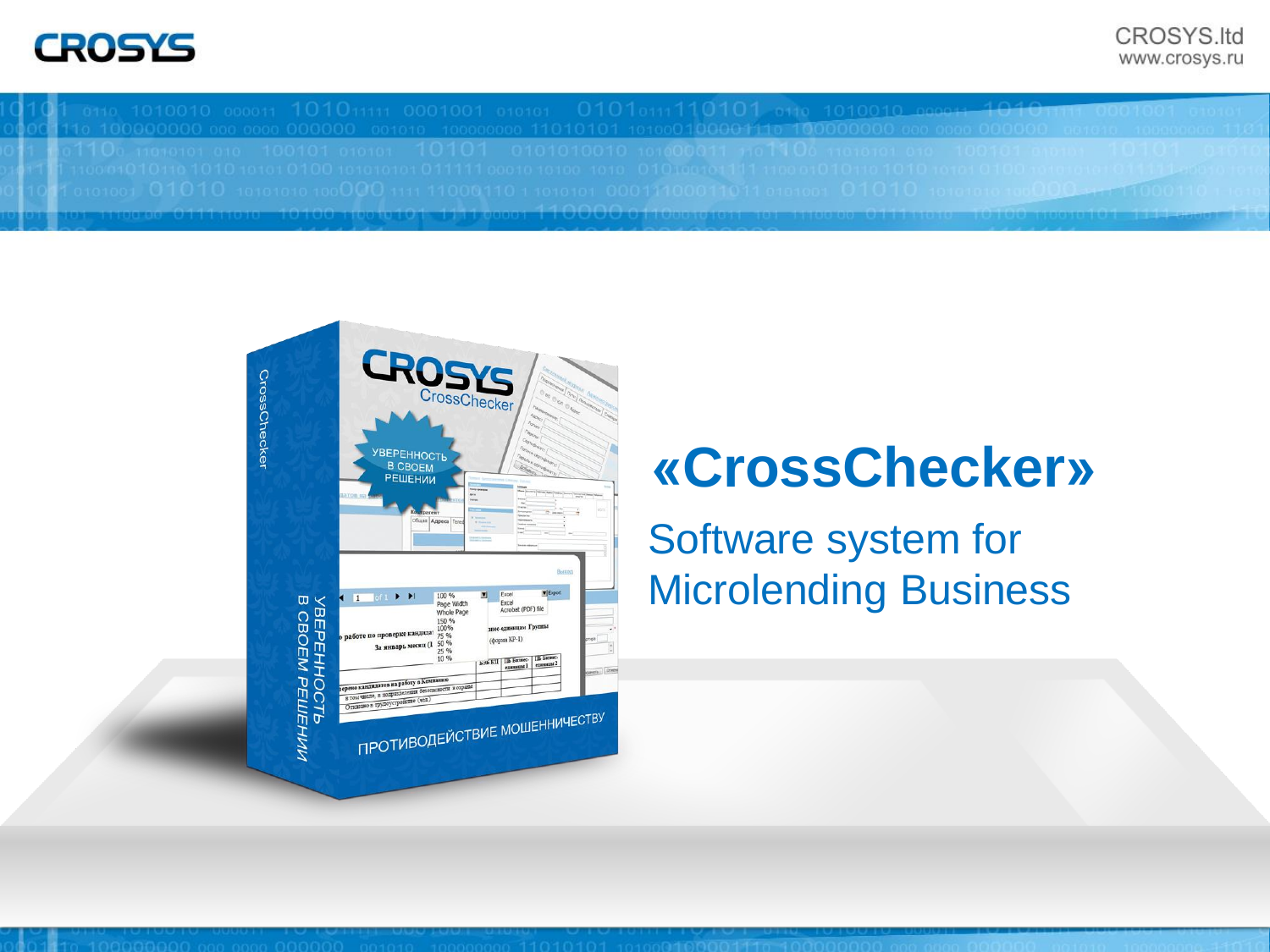Reasons why you should automate your business process

## **PRECONDITIONS: WHAT YOU NEED TO SOLVE:**





<u>วุ? ;</u>

A LARGE NUMBER OF TYPES OF LOANS TO ACCOUNT





THE NEED FOR SELECTING INDIVIDUAL PARAMETERS OF THE LOAN FOR DIFFERENT CATEGORIES THE DECLINE IN THE QUALITY OF DECISION-MAKING IN CONDITIONS OF HASTE

DIFFICULTY IN ADJUSTMENT OF CALCULATIONS TO THE SPECIFICS OF EACH TYPE OF LOAN

HIGH RISK OF INCORRECT ESTIMATION OF SOLVENCY OF THE BORROWER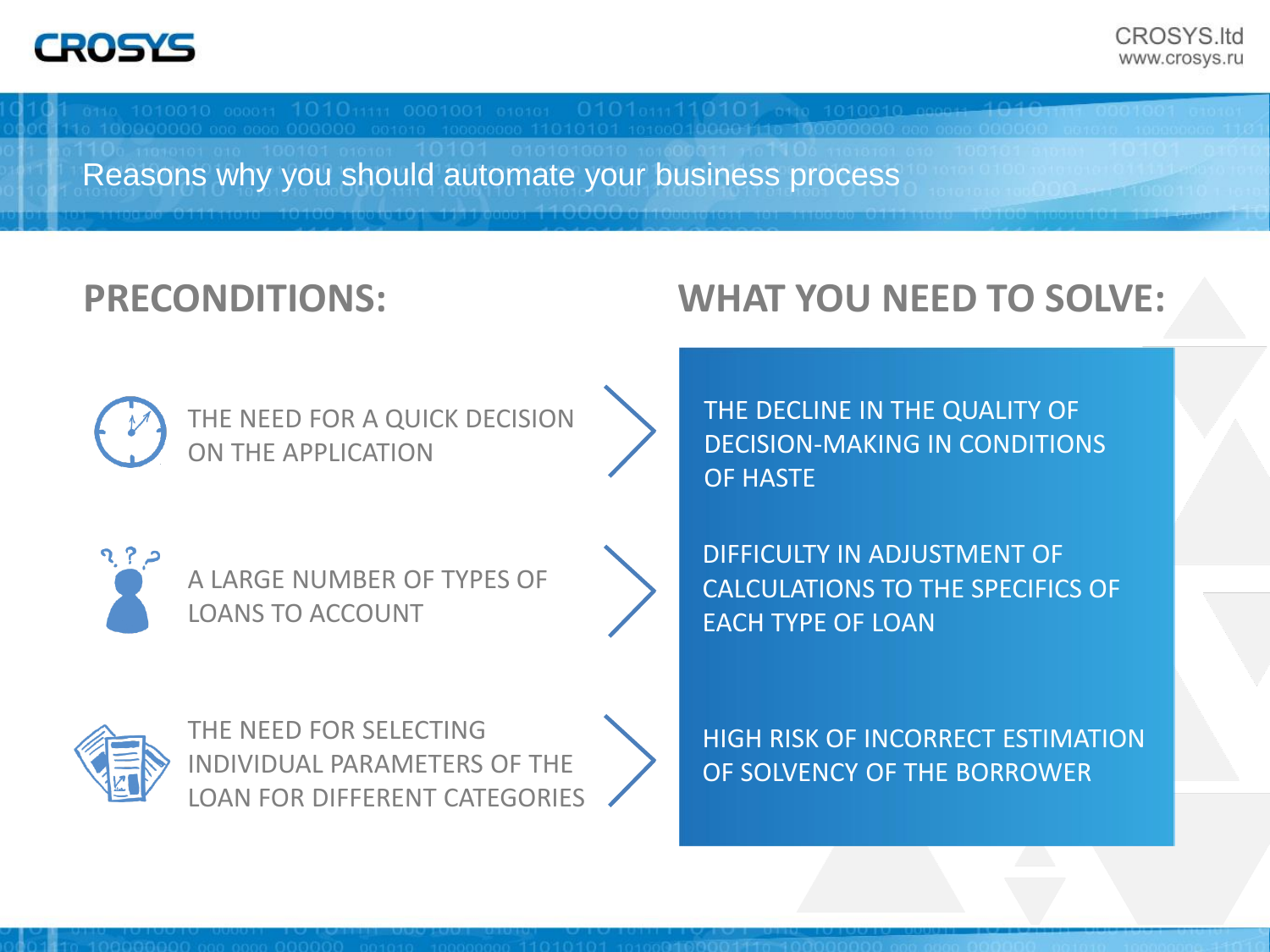The purpose of «CrossChecker» software

#### «CROSSCHECKER» IS DESIGNED TO AUTOMATE THE PROCESS OF MICROLENDING TO INDIVIDUALS AND COMPANIES

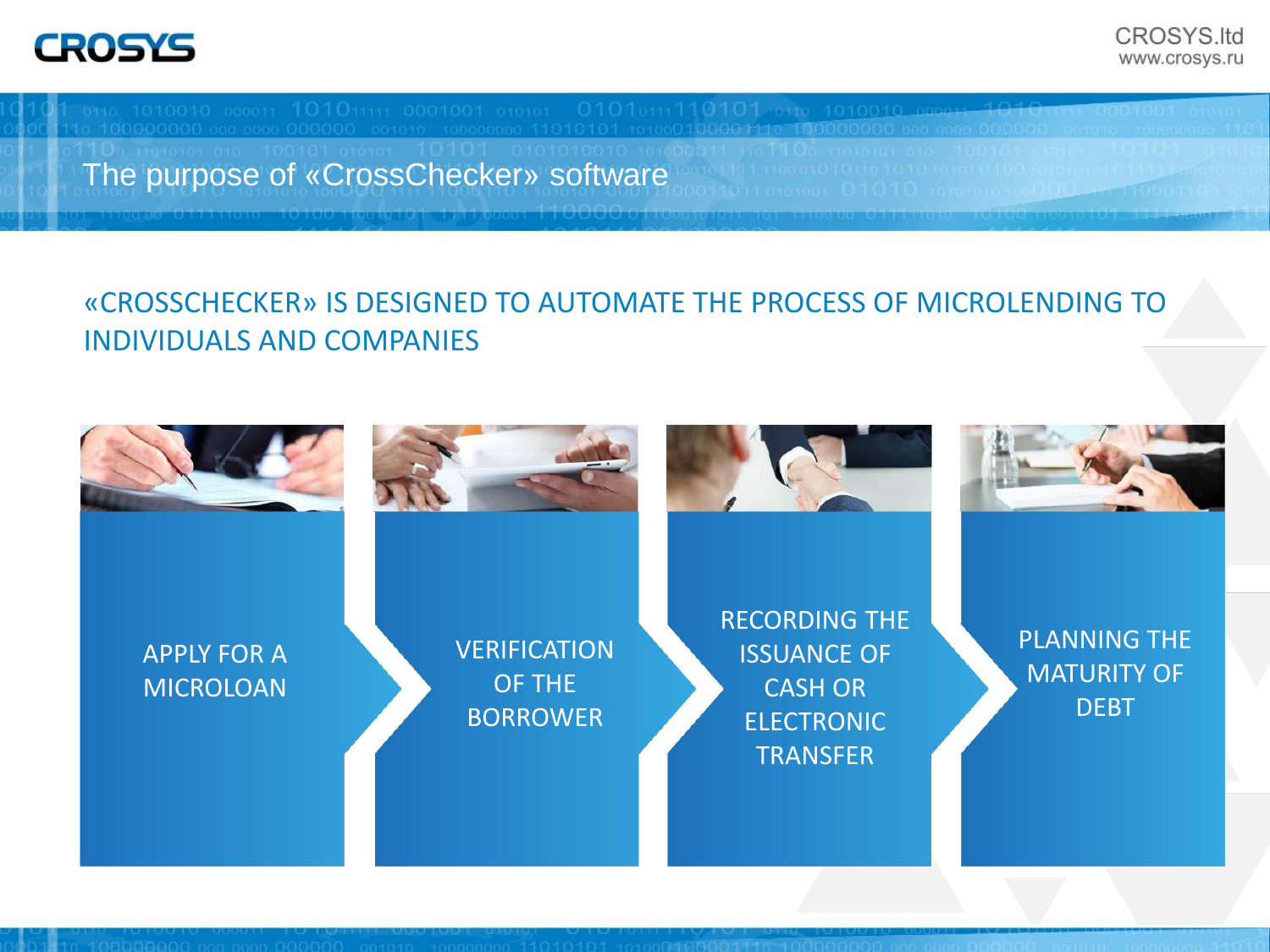The basic functions of «CrossChecker» software

3

#### CREATING AND REGISTRATION OF APPLICATIONS

- Format logical control of entered data.
- Attachment and storage of scanned copies of documents and photos.
- Tools automatic preparation of printed forms: a loan contract, the insurance contract, the card act of transfer and the payment schedule..

#### MAINTENANCE OF CREDIT **OPERATIONS**

- Tools control process of signing and issuing the loan.
- Formation of the necessary documents for the loan disbursement.
- Loan Calculator.
- Control of receipt of payments.

#### EVALUATION AND VERIFICATION OF BORROWER

- Automatic requests to information resources.
- Analysis and evaluation of the information received.
- Formation of pre-trial detention.
- The formation and operation of the Black list.

#### WORKING WITH OVERDUE LOANS

- Control the number of days of overdue;
- Automatic transfer to the collection department;
- Tools recording of the results of telephone calls and visits to the client;
- Prepare portfolio for sale to collectors.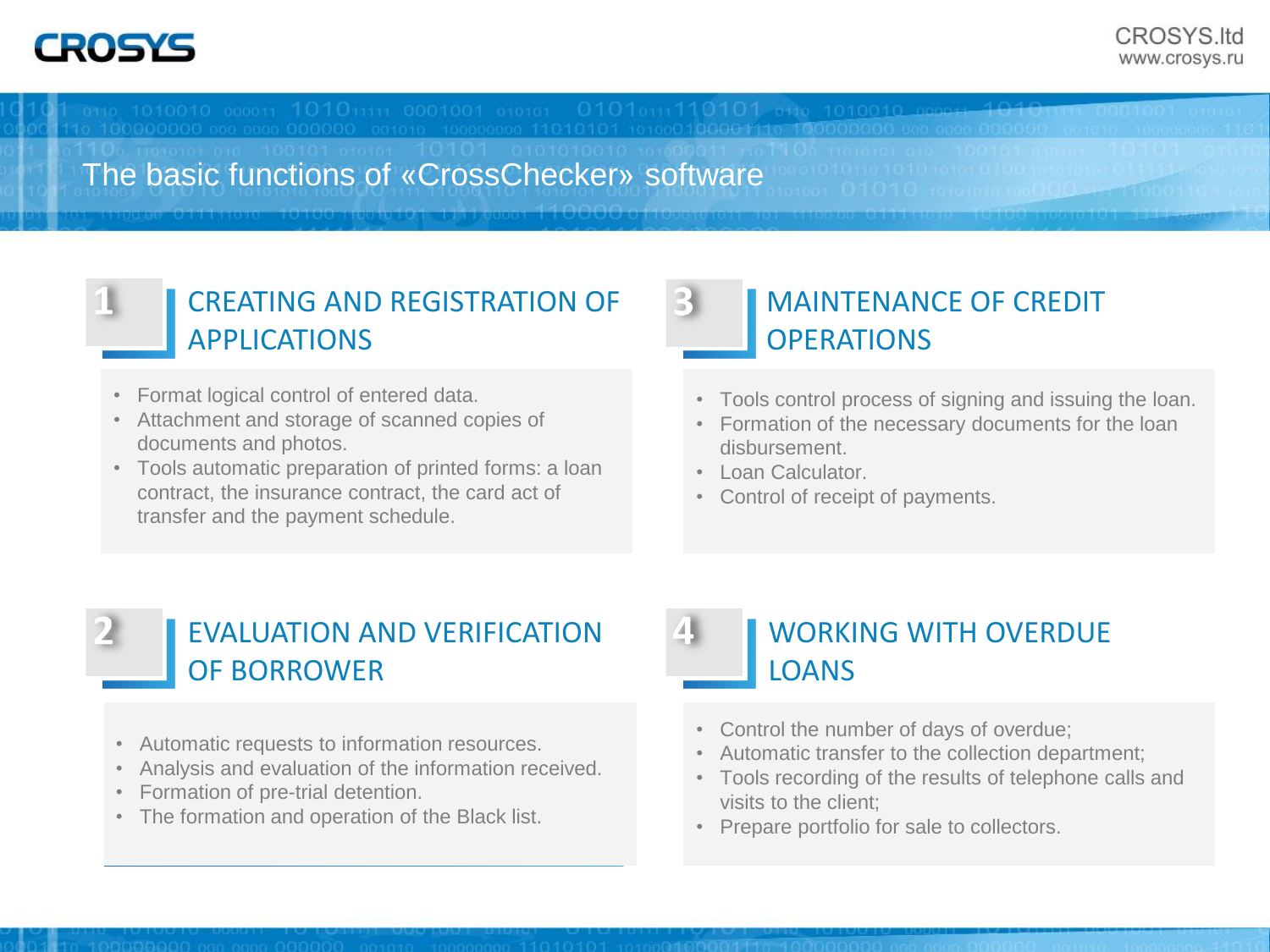Loan administration and calculations

#### **EDIT THE TERMS OF THE LOAN**

thresholds and the calculation of loan payments.

# 1 2 INTEREST AND PENALTIES 3 **INTEREST AND PENALTIES**

Automatic calculation of interest on the loan and the penalties for violation of terms of return in a special electronic Editing scoring **Example 20** and the calculator.



# **CREATING AND CONFIGURING**

Creating and editing forms of loans, set up automatic client notification via SMS.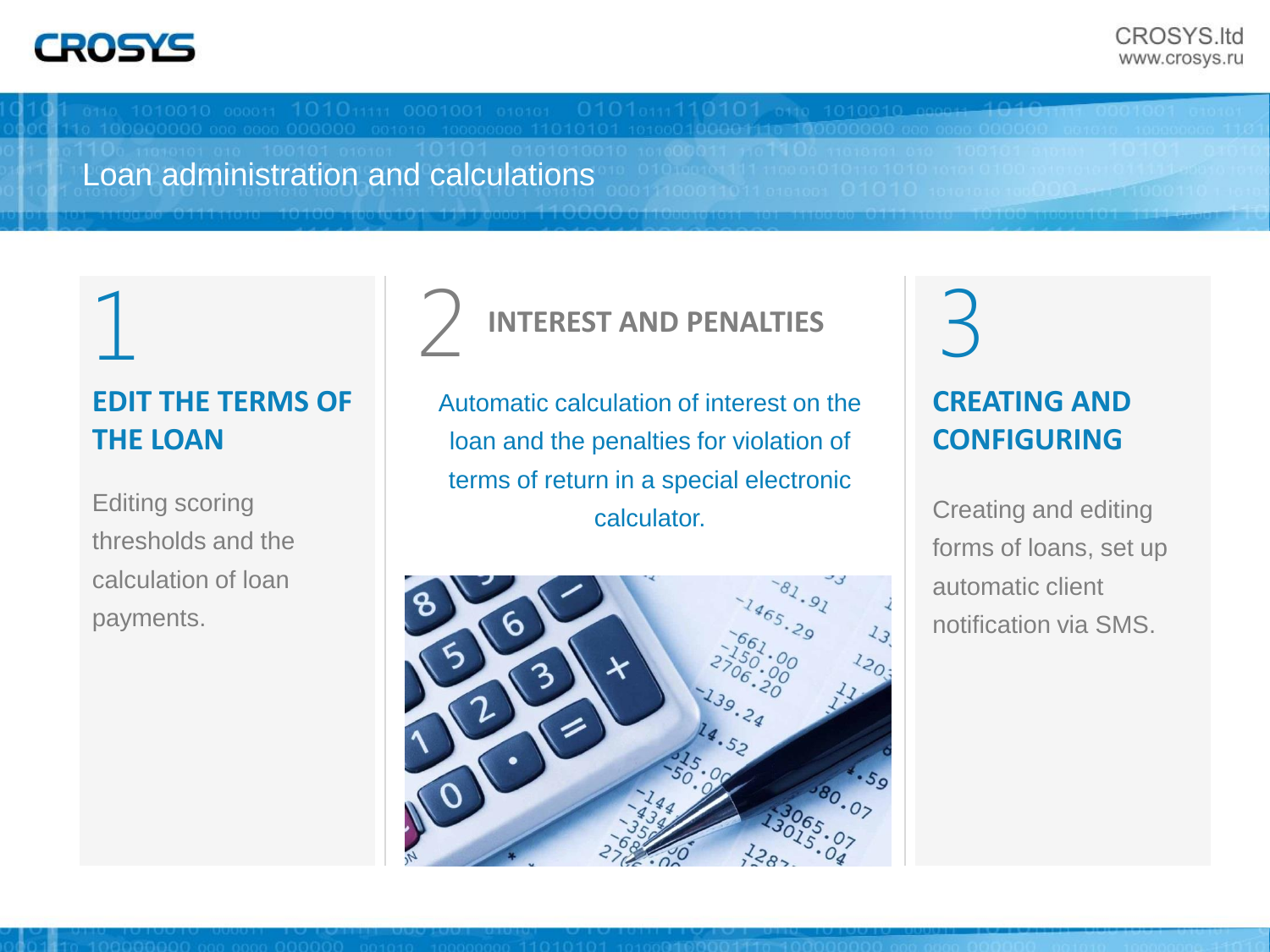Interaction with information resources

«CROSSCHECKER» INTERACTS WITH THE LEADING CREDIT BUREAUS IN RUSSIA: UNITED CREDIT BUREAU, NATIONAL CREDIT BUREAU, EQUIFAX AND RUSSIAN STANDARD.











ALSO CAN BE CONNECTED TO SUCH SOURCES AS: THE ПРАВО.RU, SPARK, INTEGRUM, INTERNAL DATABASE OF YOUR ORGANIZATION.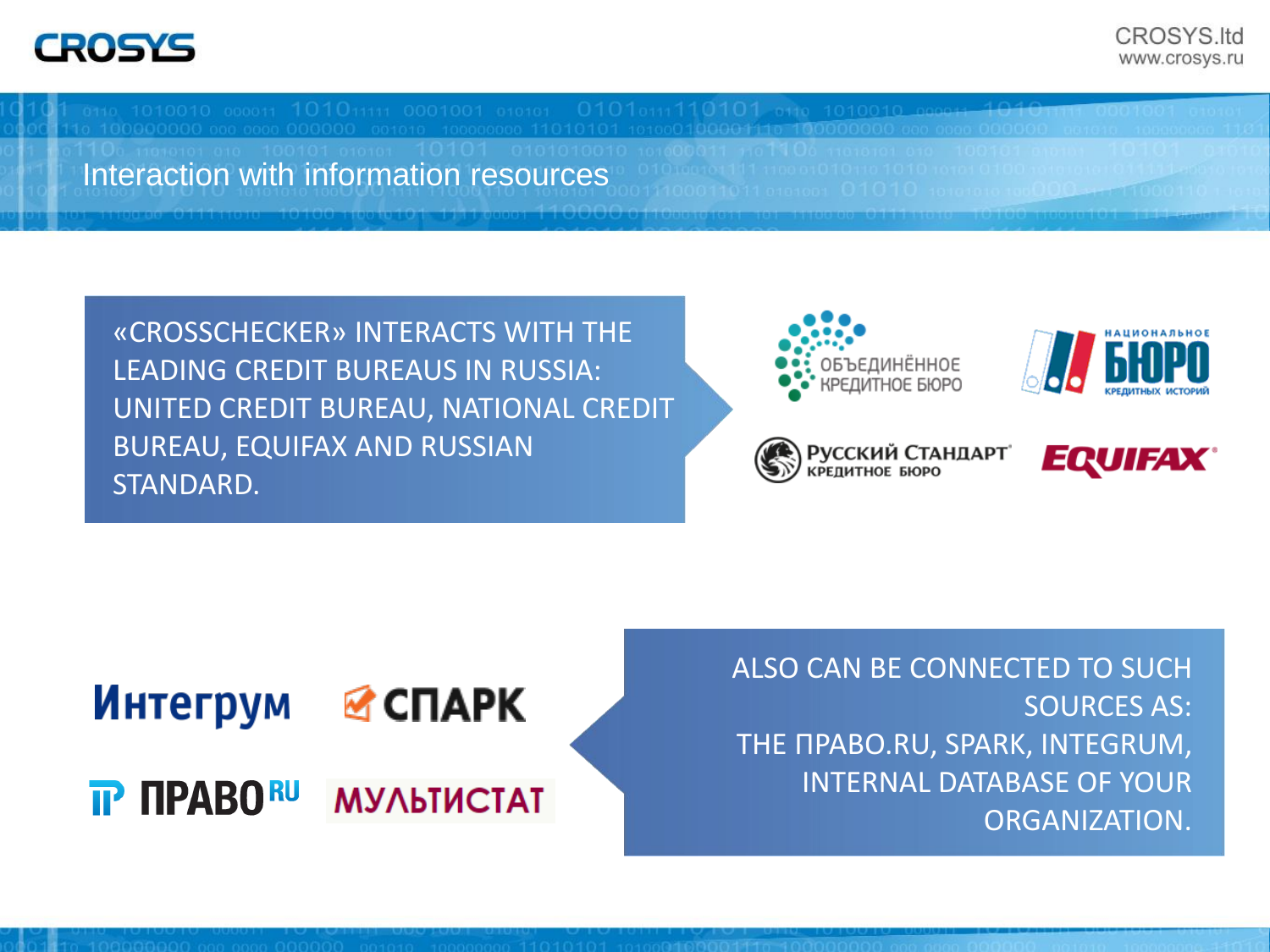Key features of this software

#### «CROSSCHECKER» IS A WEB-BASED SOLUTION WITH WELL DESIGNED AND EASY TO USE USER INTERFACE

- Flexible configuration of access rights and roles. **>**
- Setting of the loan terms and thresholds of scoring. **>**
- Construction of statistical reports on borrowers and loans. **>**
- SMS-informing about charges, delays and promotions. **>**
- The formation of cash book. **>**
- Mechanisms of prolongation of contracts. **>**

|                                                                                                                                                                                                                                                                             | ۰                                                                                                                                                                                                                                                                             |
|-----------------------------------------------------------------------------------------------------------------------------------------------------------------------------------------------------------------------------------------------------------------------------|-------------------------------------------------------------------------------------------------------------------------------------------------------------------------------------------------------------------------------------------------------------------------------|
| the contract of the contract experimental distance and homewheread. If it can see the present of the contract process of the contract of the contract of the contract of the contract of the contract of the contract of the c                                              | 0 <sup>4</sup>                                                                                                                                                                                                                                                                |
|                                                                                                                                                                                                                                                                             |                                                                                                                                                                                                                                                                               |
|                                                                                                                                                                                                                                                                             |                                                                                                                                                                                                                                                                               |
|                                                                                                                                                                                                                                                                             |                                                                                                                                                                                                                                                                               |
| Contains of Assessments IR Constraint as Canterinary as South                                                                                                                                                                                                               |                                                                                                                                                                                                                                                                               |
|                                                                                                                                                                                                                                                                             |                                                                                                                                                                                                                                                                               |
|                                                                                                                                                                                                                                                                             | Torranch Raps<br>Muses entered (McColor SEE) (r)                                                                                                                                                                                                                              |
| <b>Advance Weeker</b>                                                                                                                                                                                                                                                       | <b>CONTRACTOR</b>                                                                                                                                                                                                                                                             |
| o move or sure a manuscritor solo<br>192                                                                                                                                                                                                                                    | WARNER ALWAYS<br>Faces business court de membre les de la p                                                                                                                                                                                                                   |
| 2000                                                                                                                                                                                                                                                                        |                                                                                                                                                                                                                                                                               |
| <b><i>ANNAHOL PARAMENT</i></b>                                                                                                                                                                                                                                              | <b>Generalist Scheen</b><br>thank is there are their county that may                                                                                                                                                                                                          |
| spinster,<br>drama #11                                                                                                                                                                                                                                                      | <b>CAN PERSONAL PROPERTY AND PARTY</b>                                                                                                                                                                                                                                        |
| <b>COMPANY</b>                                                                                                                                                                                                                                                              | <b>Antique request a</b>                                                                                                                                                                                                                                                      |
| time)                                                                                                                                                                                                                                                                       | <b>Die in der ein einem mannen in der ten</b>                                                                                                                                                                                                                                 |
| <b><i><i><u><i><b>DES AFIRANCIA</b></i></u></i></i></b>                                                                                                                                                                                                                     | Analysis and many other \$1,430.00                                                                                                                                                                                                                                            |
| Park Alexander                                                                                                                                                                                                                                                              | <b>Contractor and W</b><br>System parties &                                                                                                                                                                                                                                   |
| <b><i><u>Particular Contract Contract Contract Contract Contract Contract Contract Contract Contract Contract Contract Contract Contract Contract Contract Contract Contract Contract Contract Contract Contract Contract Contract C</u></i></b><br>UNIVERSITY OF THE TO    | Officers and committee monetary are no suffice an auto-<br><b>Support Ford</b>                                                                                                                                                                                                |
| <b>COMMERCIAL CANAL</b><br>$-143 - 14$                                                                                                                                                                                                                                      | Case of here.<br>$\approx 10$ .<br>Service                                                                                                                                                                                                                                    |
| d                                                                                                                                                                                                                                                                           | $\mu/\psi$ .<br>P<br>54<br>$\mathbb{R}^{d \times W}$<br><b>LOCA</b>                                                                                                                                                                                                           |
| The first line of the party of the U.S. of<br>SW<br>and Georgia                                                                                                                                                                                                             | $+11$<br>ani.<br><b>Louisville</b><br><b>WEAR</b><br>20.8                                                                                                                                                                                                                     |
| <b>Control district</b> (Spinachem                                                                                                                                                                                                                                          | size.n.<br>A.R.<br>Achi .<br><b>GROT</b>                                                                                                                                                                                                                                      |
|                                                                                                                                                                                                                                                                             | <b>Unit</b><br><b>Holland</b><br>ath.<br>$\mathbf{r}$                                                                                                                                                                                                                         |
| <b>Contract of America</b>                                                                                                                                                                                                                                                  | good.                                                                                                                                                                                                                                                                         |
| <b>Shering Campbell</b><br><b><i><u>ALWER WHERE WE THE WESTERN WESTERN WESTERN WESTERN WESTERN WESTERN WESTERN WESTERN WESTERN WESTERN WESTERN WESTERN WESTERN WESTERN WESTERN WESTERN WESTERN WESTERN WESTERN WESTERN WESTERN WESTERN WESTERN WESTERN WESTERN </u></i></b> | <b><i>CONTRACT</i></b>                                                                                                                                                                                                                                                        |
| 図                                                                                                                                                                                                                                                                           | procedures the company of the company of the company of the company of the company of the company of the company of the company of the company of the company of the company of the company of the company of the company of t<br><b>Andrew Comment Comment</b><br>u<br>trees |
| <b><i><u>System capital</u></i></b>                                                                                                                                                                                                                                         | $v = r$<br>GAP                                                                                                                                                                                                                                                                |
| <b>SHOWA TOWA</b>                                                                                                                                                                                                                                                           | spa it<br><b>W</b><br>$\mathbb{R}^2$<br>$-44$                                                                                                                                                                                                                                 |
|                                                                                                                                                                                                                                                                             | <b>ALASKA</b><br><b>KERT</b><br><b>ALCOHOL:</b><br>$-400$<br>$47 + 1$<br>Ires.                                                                                                                                                                                                |
| The a not do not of the party of the fundamental dealer is<br><b>Agency</b>                                                                                                                                                                                                 | Agreed M<br>$\mu \nu$<br><b>LEASER</b>                                                                                                                                                                                                                                        |
| parts designed for the Last supporter and state                                                                                                                                                                                                                             | <b>WENT</b><br>West <sup>h</sup>                                                                                                                                                                                                                                              |
|                                                                                                                                                                                                                                                                             |                                                                                                                                                                                                                                                                               |
|                                                                                                                                                                                                                                                                             |                                                                                                                                                                                                                                                                               |
| <b>Dental Anti-</b><br>Anteriorum                                                                                                                                                                                                                                           |                                                                                                                                                                                                                                                                               |
| <b>CALIFORNIA MARCHINE</b><br><b>James</b> A.                                                                                                                                                                                                                               |                                                                                                                                                                                                                                                                               |
| Sen cannon enhancement                                                                                                                                                                                                                                                      |                                                                                                                                                                                                                                                                               |
| <b>JAMIE WIE</b><br><b>Alle Park Artes</b>                                                                                                                                                                                                                                  |                                                                                                                                                                                                                                                                               |
|                                                                                                                                                                                                                                                                             |                                                                                                                                                                                                                                                                               |
|                                                                                                                                                                                                                                                                             |                                                                                                                                                                                                                                                                               |
| $\sqrt{2}$                                                                                                                                                                                                                                                                  | ω<br>C                                                                                                                                                                                                                                                                        |
| ide.                                                                                                                                                                                                                                                                        | m<br>塩<br>ū                                                                                                                                                                                                                                                                   |
| m<br>×<br>R.                                                                                                                                                                                                                                                                | 0 <sub>0</sub>                                                                                                                                                                                                                                                                |
| ı                                                                                                                                                                                                                                                                           | υ.                                                                                                                                                                                                                                                                            |
| э                                                                                                                                                                                                                                                                           | κ,                                                                                                                                                                                                                                                                            |
| R                                                                                                                                                                                                                                                                           | J<br>э                                                                                                                                                                                                                                                                        |
| <b>Contract Contract</b><br>E<br><b>September 200</b><br>w                                                                                                                                                                                                                  | н                                                                                                                                                                                                                                                                             |
| F                                                                                                                                                                                                                                                                           | G<br>M.                                                                                                                                                                                                                                                                       |
| D                                                                                                                                                                                                                                                                           | N<br><b>CH</b>                                                                                                                                                                                                                                                                |
|                                                                                                                                                                                                                                                                             |                                                                                                                                                                                                                                                                               |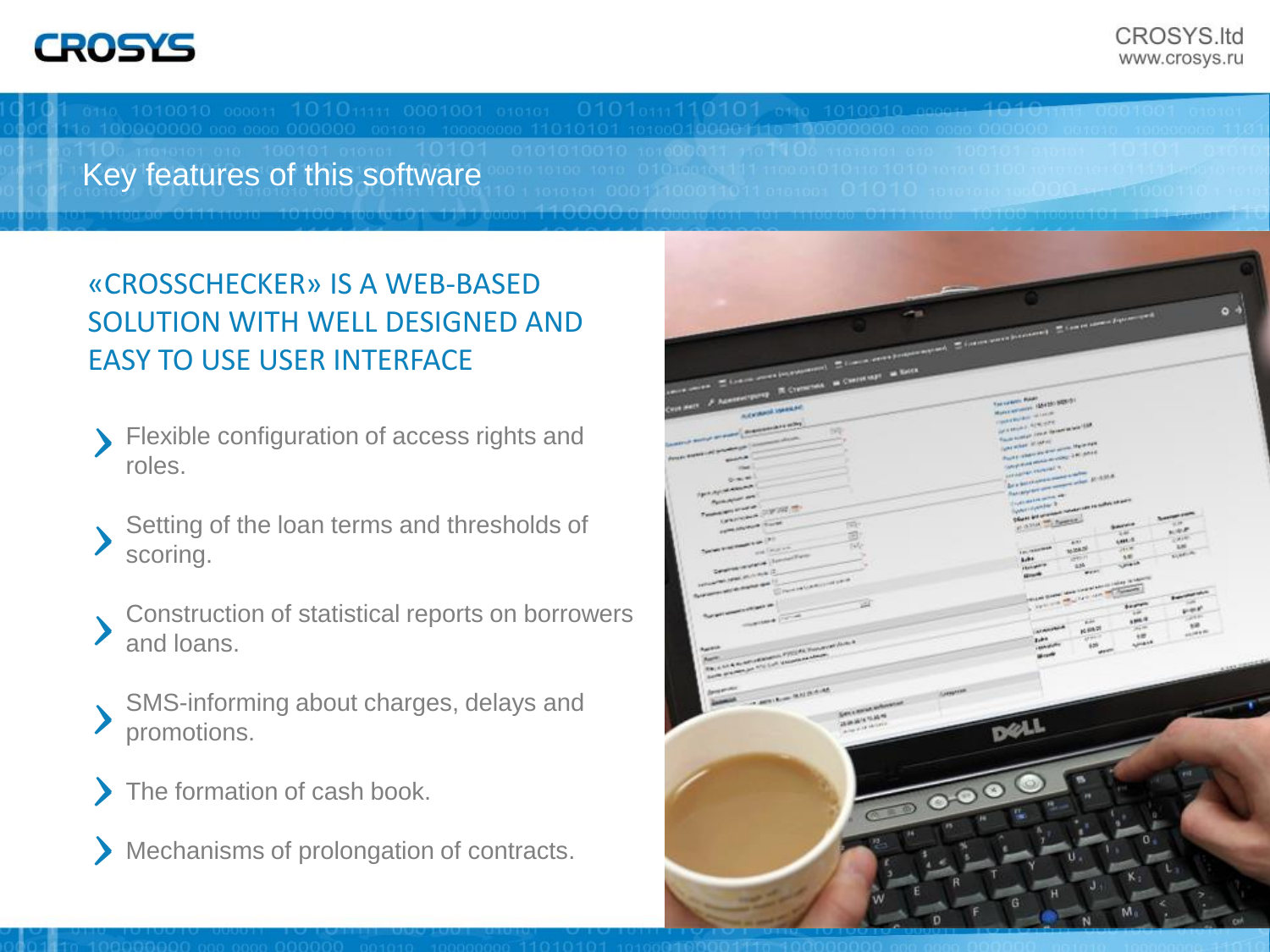CROSYS.Itd www.crosys.ru

The results of the implementation









REDUCING THE COMPLEXITY, PROCESSING TIME AND DATA ANALYSIS OPTIMIZATION OF THE DECISION-MAKING PROCESS ON THE APPLICATION

IMPROVING THE EFFICIENCY OF **INTERACTION BETWEEN** DEPARTMENTS AT ALL STAGES OF CONSIDERATION OF THE APPLICATION

REDUCING RISKS AND INCREASING **EFFICIENCY**